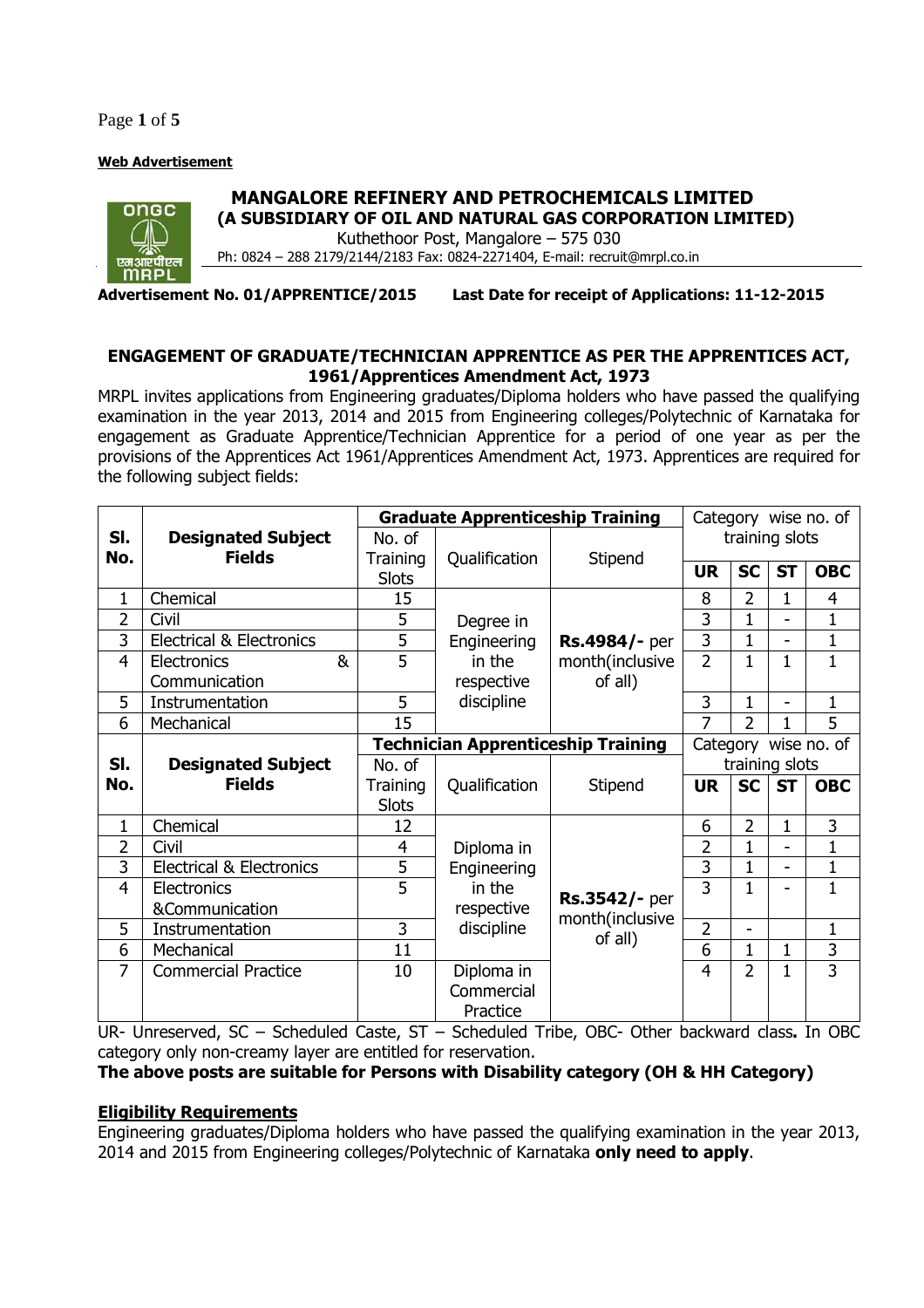Page **2** of **5**

Candidates who have been engaged previously as apprentice/are undergoing apprenticeship training at MRPL or elsewhere under the Apprentices Act, 1961 **are not eligible to apply.** 

Candidates who have got more than one year of work experience **are not eligible to apply.** 

All the qualifications specified above should be recognized by Board of Technical Education / UGC/AICTE

Candidates belonging to General Category must **have 65% aggregate** in the qualifying examination (Engineering/Diploma), whereas candidates belonging to SC/ST/OBC **shall have 40%** marks in aggregate. Wherever CGPA/OGPA or letter grade in a degree is awarded, its equivalent percentage of marks must be indicated in the application form as per the norm adopted by the University/Institute. **The candidates have to submit a certificate indicating the method/formula used for conversion of letter grade/CGPA/OGPA to equivalent percentage.** 

Percentage of marks should be aggregate of all years/semesters i.e., total marks obtained over total maximum marks of all years/semesters without giving any weightage to any particular year/semester, irrespective of the method used by the University/Institution.

#### **Selection Process**

The selection process shall consist of written test and interview followed by pre-employment medical fitness test. The candidates will have to qualify successfully through each stage of the selection process i.e. Written Test and Personal Interview. Also the candidates have to pass the pre-employment medical fitness test as per rules. The company **shall not reimburse** any expenses incurred by the candidate on account of travelling, boarding, lodging for attending written test and/or interview.

#### **Other Terms and conditions**

The engagement as apprentice will be purely for training for one year only and **it will be terminated** on completion of one year. The engagement as Apprentice is only temporary and shall not lead to absorption in the company. MRPL does not give any commitment on providing permanent/temporary employment to apprentices on successful completion of training period.

The place of engagement as apprentice will be Mangalore Refinery and Petrochemicals Limited (MRPL), Mangalore.

Candidates selected as Apprentice shall be paid monthly stipend as mentioned in the above Table. No other payment shall be made to the apprentice. The apprentices engaged shall have to make their own arrangement for stay during the period of engagement at MRPL.

The number of training slots mentioned above and the reservation for various categories are provisional and may increase /decrease at the discretion of Management and in compliance with Presidential Directives on reservation at the time of engagement. Depending on the requirement, the Management reserves the right to curtail/enlarge the number of training slots or cancel/restrict the engagement process, if need so arises, without any further notice and without assigning any reasons thereof.

The engagement will be governed by the Apprentices Act, 1961/Apprentices Amendment Act, 1973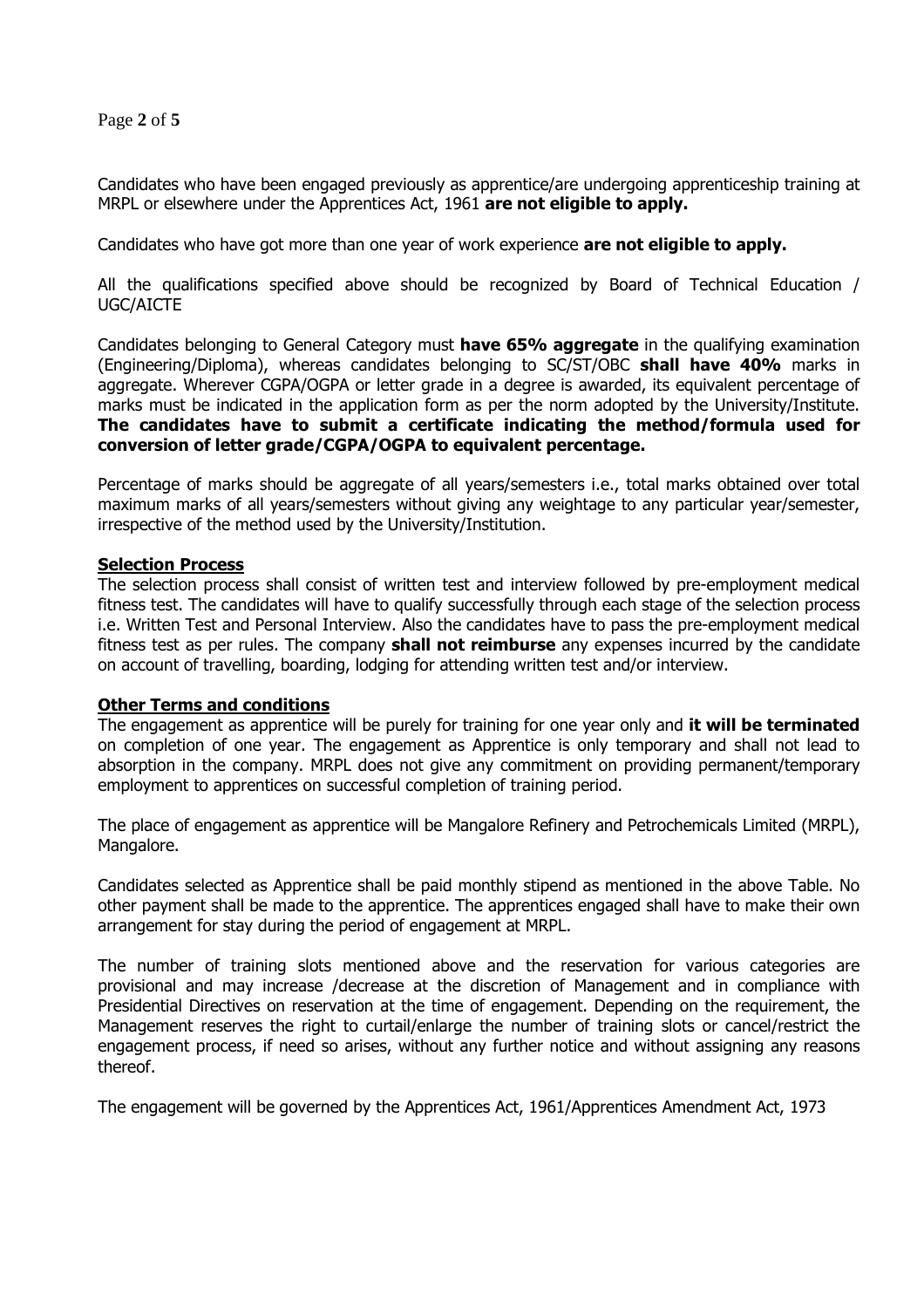Page **3** of **5**

The candidates may note that the engagement as Apprentice is subject to registration from Board of Apprenticeship Training, Chennai.

### **How to apply**

The application in the prescribe format at Page-4 and 5 may be duly filled and send along with self attested copy of documents in respect of date of birth, matriculation, Degree/Diploma certificate(including semester wise mark sheets) and caste certificate, if applicable to Sr. Manager(HR), Recruitment Section, MRPL, Mangalore by ordinary post. **The last date of receipt of application at MRPL is 11/12/2015.** 

Candidates shall ensure that Application form is neatly filled and all the documents mentioned above are attached. Application with incomplete information and/or not accompanied with true copies of all certificates/mark sheets/testimonials regarding age, qualifications and caste are liable to be rejected and no correspondence in this regard will be entertained.

Candidates belonging to SC/ST /OBC (Non-creamy layer) categories shall enclose the certificate issued by the competent authority in the prescribed format. OBC (Non-creamy layer) certificate shall not be more than six months old as on the last date of submission of applications.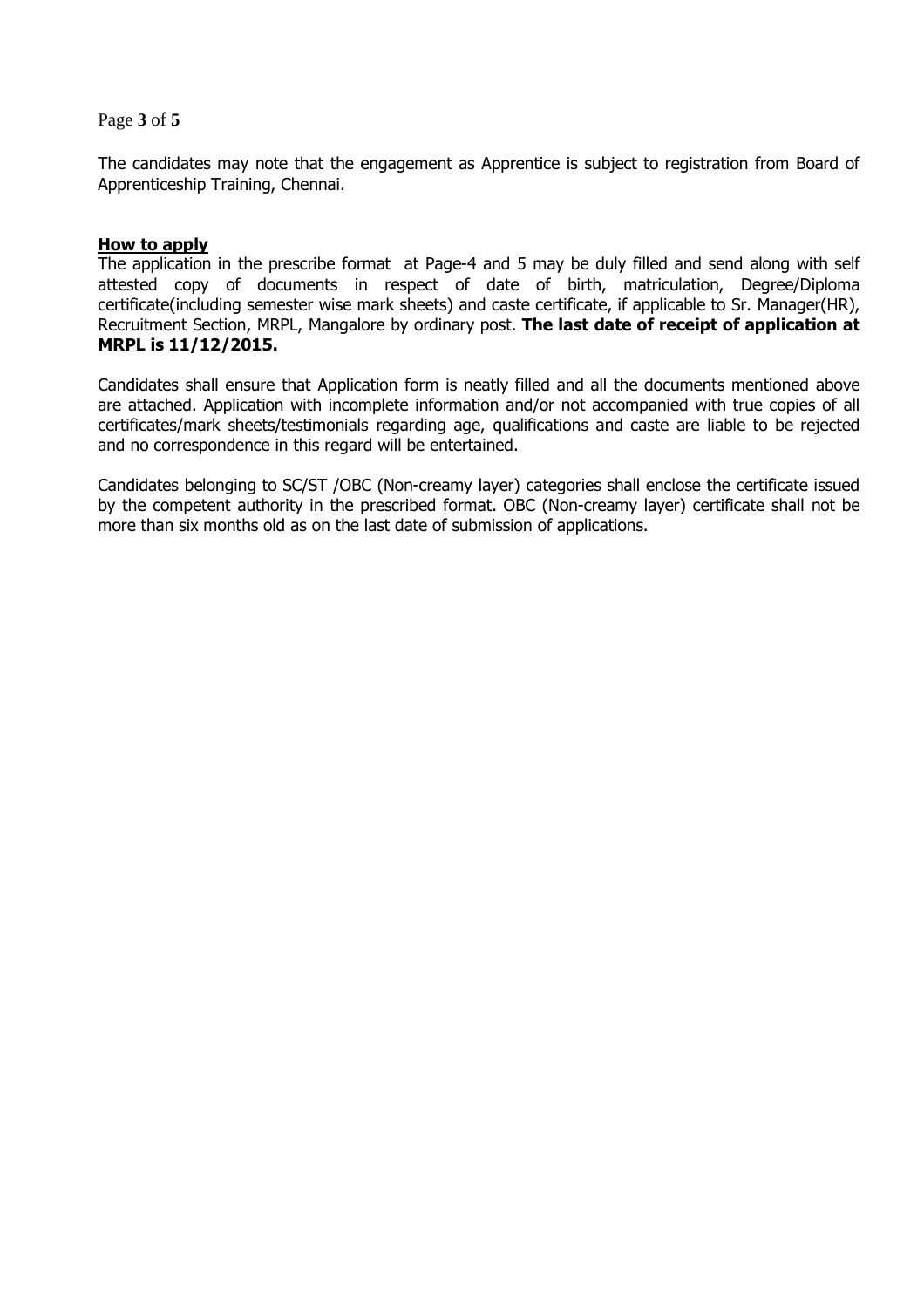

# **MANGALORE REFINERY AND PETROCHEMICALS LIMITED (A subsidiary of ONGC Limited)**

# **Kuthetoor Post, Mangalore, Karnataka - 575030**

#### **APPLICATION FOR ENGAGEMENT AS GRADUATE/TECHNICIAN APPRENTICE UNDER THEAPPRENTICES ACT 1973(AMENDED)**

**(PLEASE SEE OVERLEAF FOR INSTRUCTIONS FOR FILLING UP THE APPLICATION FORM. PLEASE FILL IN CAPITAL LETTERS**)

|                                                    | <b>DISCIPLINE APPLIED FOR</b><br>(GRADUATE/DIPLOMA)                                                            |                                             |  |  |                               |
|----------------------------------------------------|----------------------------------------------------------------------------------------------------------------|---------------------------------------------|--|--|-------------------------------|
| <b>BRANCH OF STUDY</b>                             |                                                                                                                |                                             |  |  | Paste recent<br>passport size |
| HAVE YOU EVER BEEN ENGAGED<br>AS APPRENTICE BEFORE |                                                                                                                | YES/NO (STRIKE OFF WHICH IS NOT APPLICABLE) |  |  | photo and sign                |
|                                                    | IF YES, NAME OF THE COMPANY                                                                                    |                                             |  |  | across                        |
|                                                    | PERSONAL DETAILS                                                                                               |                                             |  |  |                               |
|                                                    |                                                                                                                |                                             |  |  |                               |
|                                                    |                                                                                                                |                                             |  |  |                               |
| 3.                                                 |                                                                                                                |                                             |  |  |                               |
|                                                    |                                                                                                                |                                             |  |  |                               |
| 5.                                                 | Category (General/SC/ST/OBC-Non creamy layer): ____________________Name of the Caste/Tribe: __________________ |                                             |  |  |                               |
| 6.                                                 |                                                                                                                |                                             |  |  |                               |
| 7.                                                 | Do you belong to PWD category (Please specify): ________________________________                               |                                             |  |  |                               |
| 8.                                                 | In case PWD indicate the degree of Disability: ________%                                                       |                                             |  |  |                               |
|                                                    | 9. Sex (Write M or F) : $\frac{1}{\sqrt{1-\frac{1}{2}}}\$                                                      |                                             |  |  |                               |

10. Complete Correspondence Address: \_\_\_\_\_\_\_\_\_\_\_\_\_\_\_\_\_\_\_\_\_\_\_\_\_\_\_\_\_\_\_\_\_\_\_\_\_\_\_\_\_\_\_\_\_\_\_\_\_\_\_\_\_\_\_\_\_\_\_\_\_\_

| <b>District</b>            |                                                                                 | State                 |                                    | Pin                           |                                           |
|----------------------------|---------------------------------------------------------------------------------|-----------------------|------------------------------------|-------------------------------|-------------------------------------------|
|                            | 11. Qualification (Secondary School onwards-mention the exact date of passing): |                       |                                    |                               |                                           |
| Name of<br>Exam.<br>Passed | Name of Institute<br>University                                                 | Duration of<br>Course | Date of<br>Admission<br>(DD/MM/YY) | Date of Passing<br>(DD/MM/YY) | Aggregate Percentage<br>of Marks obtained |
|                            |                                                                                 |                       |                                    |                               |                                           |
|                            |                                                                                 |                       |                                    |                               |                                           |
|                            |                                                                                 |                       |                                    |                               |                                           |

12. Work Experience, if any (mention all post qualification work experience clearly indicating date of joining and relieving in dd/mm/yyyy format):

| Name & Address of the<br>Organization / Employer | Post held | Period<br>To (dd/mm/yyyy)<br>From | Nature of Job | Reason for leaving |  |  |
|--------------------------------------------------|-----------|-----------------------------------|---------------|--------------------|--|--|
|                                                  |           |                                   |               |                    |  |  |
| 13. $E$ -mail id:                                |           |                                   |               |                    |  |  |

14. Phone No.: \_\_\_\_\_\_\_\_\_\_\_\_\_\_\_\_\_\_\_\_\_\_\_\_\_\_\_\_\_ Mobile No. \_\_\_\_\_\_\_\_\_\_\_\_\_\_\_\_\_\_\_\_\_\_\_\_\_\_\_\_\_\_\_\_\_\_\_

I HEREBY DECLARE THAT THE ABOVE INFORMATION IS TRUE TO THE BEST OF MY KNOWLEDGE. I UNDERSTAND THAT MY CANDIDATURE WILL BE CANCELLED; IF THE INFORMATION IS FOUND TO BE FALSE OR INCORRECT OR MY APPLICATION IS **INCOMPLETE** Place & Date: \_\_\_\_\_\_\_\_\_\_\_\_\_\_\_\_\_\_\_\_\_\_\_\_\_\_\_\_\_ Signature: \_\_\_\_\_\_\_\_\_\_\_\_\_\_\_\_\_\_\_\_\_\_\_\_

(Please see overleaf for instructions)